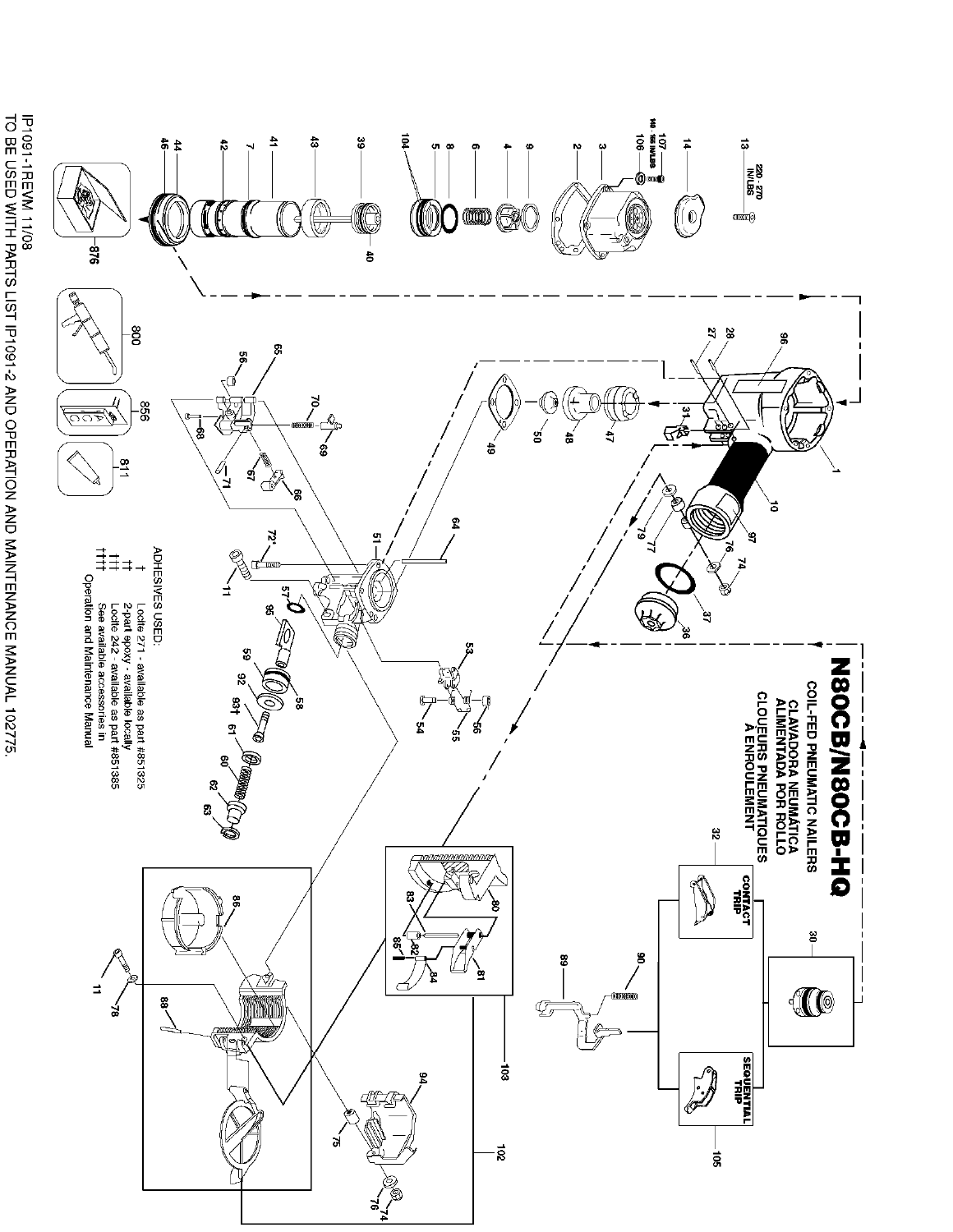| Item Number    | Part Number      | Description                 | <b>Qty Required</b> |
|----------------|------------------|-----------------------------|---------------------|
| $\mathbf{1}$   | 110005           | <b>FRAME</b>                | $\mathbf{1}$        |
| $\overline{2}$ | N70118           | <b>SEAL-CYLINDER CAP</b>    | $\mathbf{1}$        |
| 3              | 105590           | CAP (SERVICE PART)          | $\mathbf{1}$        |
| $\overline{4}$ | N80161           | PISTON STOP                 | $\mathbf{1}$        |
| 5              | 104059           | <b>HEAD VALVE</b>           | $\mathbf{1}$        |
| 6              | 101256           | SPRING-COMPRESSION          | $\mathbf{1}$        |
| 7              | 101236           | O-RING-2.48X.115            | $\mathbf{1}$        |
| 8              | MRG041630        | O-RING-1.638X.118           | $\mathbf{1}$        |
| 9              | T55031           | <b>RING-BUMPER</b>          | $\mathbf{1}$        |
| 10             | 107490           | <b>GRIP-HANDLE</b>          | $\mathbf{1}$        |
| 11             | MSC6100-40       | <b>SCREW-SOC. HD. CAP M</b> | $\overline{2}$      |
| 13             | MSF8125-25       | <b>SCREW-SFHCS M8 X 1.2</b> | $\mathbf{1}$        |
| 14             | 102506           | <b>COVER-EXHAUST</b>        | $\mathbf{1}$        |
| 27             | 102549           | PIN-SPECIAL SPIROL M        | $\mathbf{1}$        |
| 28             | MPP030020        | PIN-SPIRAL M3X20MM          | $\mathbf{1}$        |
| 30             | TVA <sub>6</sub> | <b>KIT-TRIGGER VALVE</b>    | $\mathbf{1}$        |
| 31             | N70145           | <b>GUIDE-ARM</b>            | $\mathbf{1}$        |
| 32             | CNTK2            | KIT-CONTACT TRIP CON        | $\mathbf{1}$        |
| 36             | N70167           | <b>CAP-END</b>              | $\mathbf{1}$        |
| 37             | MRG049431        | O-RING-2.343X.118           | 1                   |
| 39             | N80157A          | DRIVER-PISTON ASSY.         | $\bf{l}$            |
| 40             | 851439           | O-RING-1.689X.190           | 1                   |
| 41             | N80170           | <b>SLEEVE-CYLINDER</b>      | 1                   |
| 42             | N80169           | <b>SEAL-CHECK</b>           | 1                   |
| 43             | N70155           | <b>SEAL-CYLINDER</b>        | 1                   |
| 44             | N80168           | RING-CYLINDER               | 1                   |
| 46             | MRG084431        | O-RING-3.323X.122           | $\mathbf{1}$        |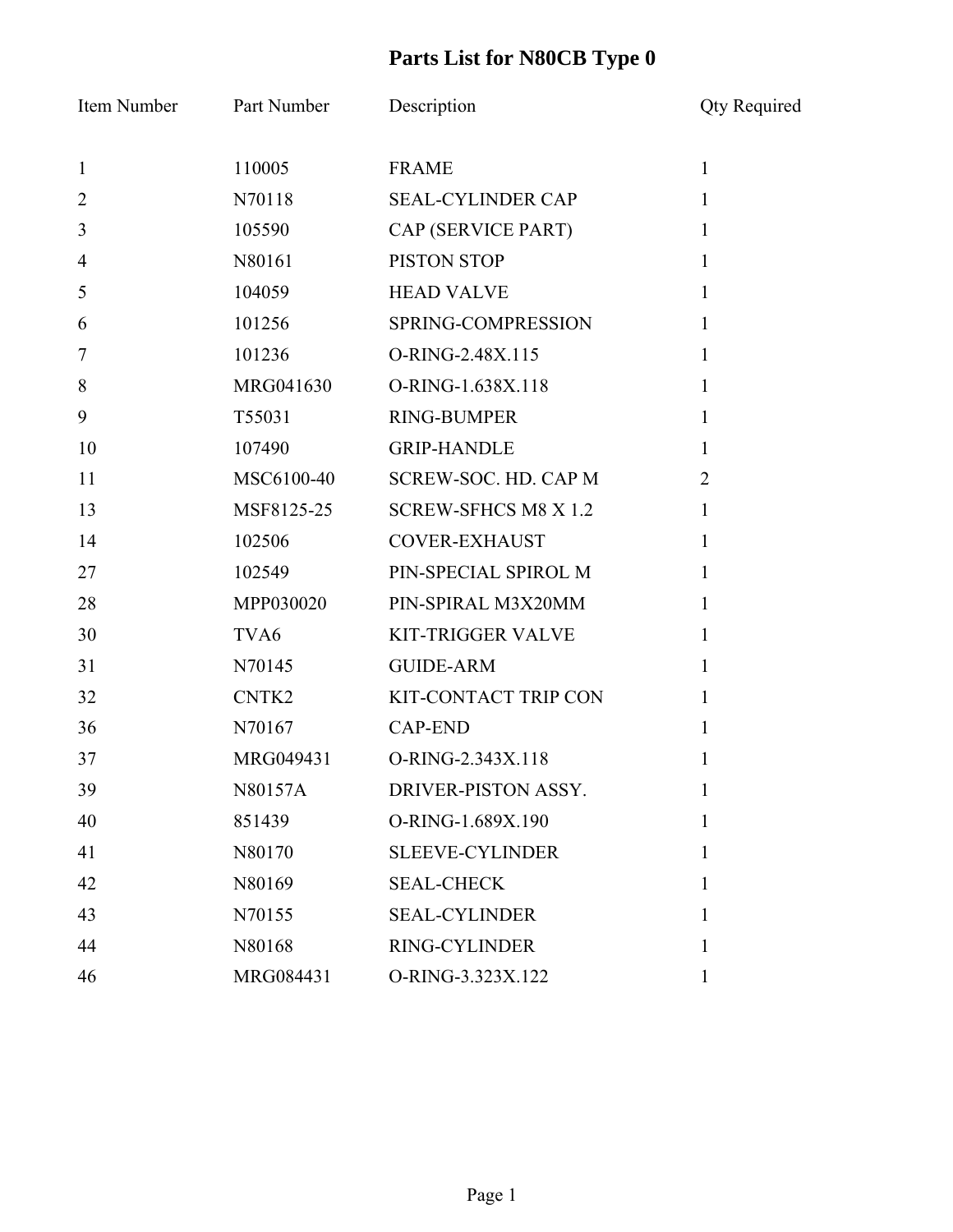| Item Number | Part Number | Description               | <b>Qty Required</b> |
|-------------|-------------|---------------------------|---------------------|
| 47          | N70156      | <b>BUMPER - A</b>         | $\mathbf{1}$        |
| 48          | N70157      | <b>BUMPER - B</b>         | $\mathbf{1}$        |
| 49          | N80354      | <b>GASKET-NOSE</b>        | $\mathbf{1}$        |
| 50          | N80130      | <b>DRIVER GUIDE</b>       | $\mathbf{1}$        |
| 51          | N80158      | <b>NOSE</b>               | $\mathbf{1}$        |
| 53          | N80119      | <b>PAWL-FEED</b>          | $\mathbf{1}$        |
| 54          | N50087      | PIN-SPECIAL(STEP)         | $\mathbf{1}$        |
| 55          | N80120      | SPRING-TORSION            | $\mathbf{1}$        |
| 56          | 854004      | <b>WASHER-RUBBER-7</b>    | 3                   |
| 57          | MRG009824   | O-RING-.386X.094          | $\mathbf{1}$        |
| 58          | 851384      | O-RING-.987X.103          | $\mathbf{1}$        |
| 59          | N80128      | PISTON-FEED               | $\mathbf{1}$        |
| 60          | N80122      | SPRING-COMPRESSION        | $\mathbf{1}$        |
| 61          | N80123      | <b>BUMPER-FEED PISTON</b> | 1                   |
| 62          | N80124      | <b>COVER-FEED PISTON</b>  | $\mathbf{1}$        |
| 63          | 851383      | RING-RETAINING METRI      | $\mathbf{1}$        |
| 64          | N80125      | PIN-SPECIAL               | $\mathbf{1}$        |
| 65          | N80126      | <b>DOOR</b>               | $\mathbf{1}$        |
| 66          | N70149      | <b>PAWL CHECK</b>         | $\mathbf{1}$        |
| 67          | 854011      | <b>COMPRESSION SPRING</b> |                     |
| 68          | N70140      | PIN-SPECIAL(STEP)         | $\mathbf{I}$        |
| 69          | N70150      | <b>LATCH DOOR</b>         | $\mathbf{1}$        |
| 70          | 854013      | SPRING, CMPRSN.           | 1                   |
| 71          | MPG030012   | <b>PIN SPRING</b>         | 1                   |
| 72          | MSC8125-28  | <b>SCREW-SHCS M8X28</b>   | $\mathbf{1}$        |
| 74          | MHE6100-100 | NUT-ESN M6X1              | 1                   |
| 75          | 105973      | <b>SPACER</b>             | $\mathbf{1}$        |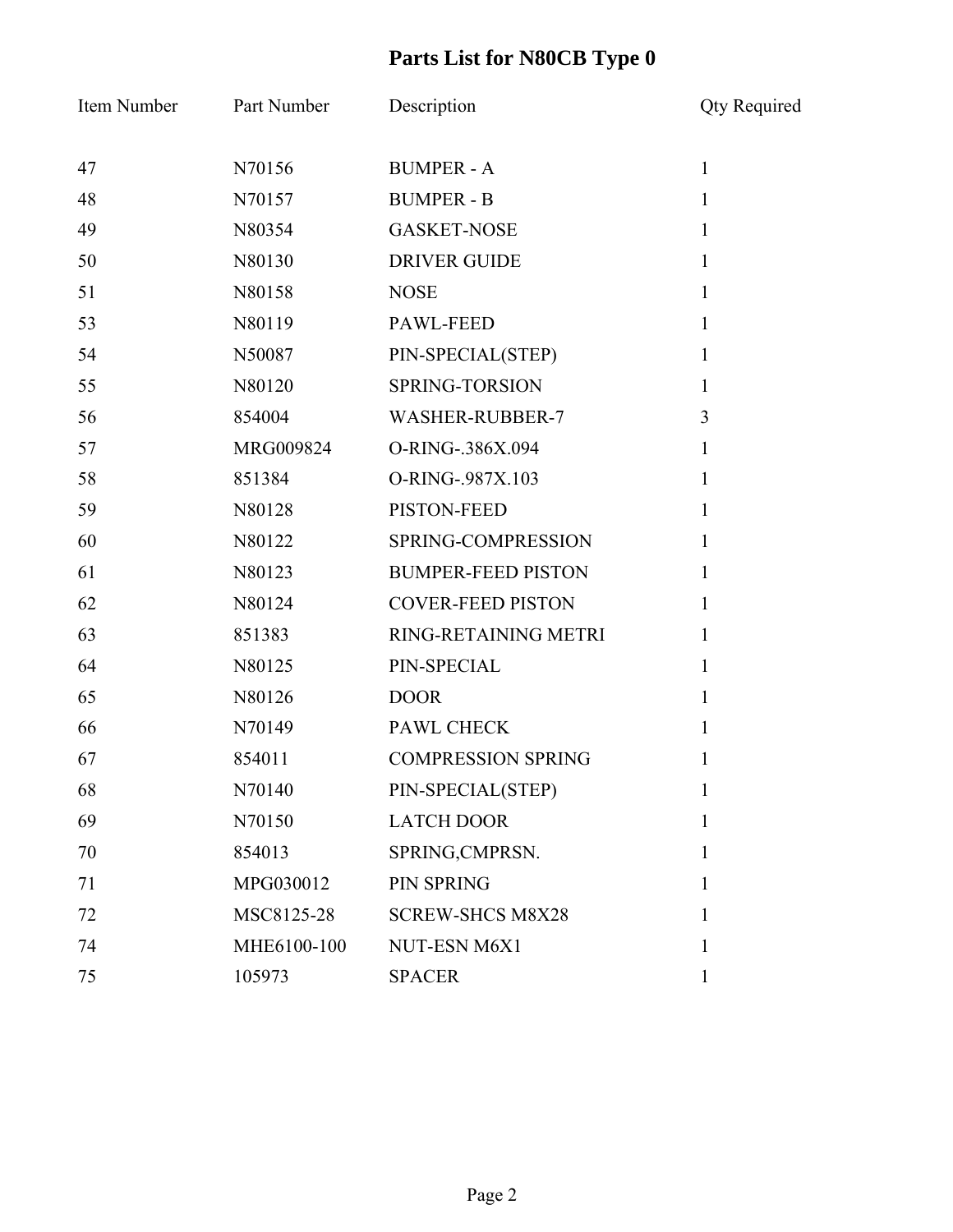| Item Number | Part Number   | Description                 | <b>Qty Required</b> |
|-------------|---------------|-----------------------------|---------------------|
| 76          | <b>MPW6.2</b> | <b>WASHER.SPECIAL</b>       | $\mathbf{1}$        |
| 77          | N70143        | <b>BUSHING-RUBBER</b>       | $\mathbf{1}$        |
| 79          | N80107        | <b>SPACER-FRAME</b>         | 1                   |
| 81          | 107455        | <b>LATCH-CANISTER</b>       | $\mathbf{1}$        |
| 82          | N80106        | <b>SPACER-LATCH</b>         | $\mathbf{1}$        |
| 83          | <b>UB2126</b> | PIN-ROLL 1/8 X 1 5/8        | $\mathbf{1}$        |
| 84          | N80108        | SPRING-FLAT                 | $\mathbf{1}$        |
| 85          | UB2110.4      | <b>PIN-ROLL 1/8 X 5/8</b>   | $\mathbf{1}$        |
| 86          | N80103        | <b>BOTTOM-CANISTER</b>      | $\mathbf{1}$        |
| 88          | <b>UB5130</b> | PIN-SPIROL 1/4 X 17         | $\mathbf{1}$        |
| 89          | N80127        | ARM-CONTACT-SERRATED        | $\mathbf{1}$        |
| 90          | N80132        | SPRING-CONTACT ARM          | 1                   |
| 92          | LW14.2        | WASHER-1/4 HI COL LO        | $\mathbf{1}$        |
| 93          | MSC6100-16    | SCREW-SHCS-M6X1.00X1        | $\mathbf{1}$        |
| 94          | N80131        | <b>GUARD-CONTACT ARM</b>    | 1                   |
| 95          | N80121        | ROD-FEED PISTON             | $\mathbf{1}$        |
| 96          | 112767        | LABEL-BOSTITCH              | $\mathbf{1}$        |
| 97          | 159912        | <b>LABEL-WARNING-COIL N</b> | 1                   |
| 102         | 121635        | ASSEMBLY-CANISTER           | $\mathbf{1}$        |
| 103         | 121632        | ASSEMBLY-BRACKET            | 1                   |
| 104         | 851438        | O-RING-2.236X.115           | ∠                   |
| 105         | SEQ6          | KIT-SEQUENTIAL              | 1                   |
| 106         | <b>MPW6.3</b> | <b>WASHER-PWN M6</b>        | $\overline{4}$      |
| 107         | MSC6100-25    | SCREW-SHCS-M6X1.00X2        | 4                   |
| 800         | 100653        | LUBE (2CC)                  | 1                   |
| 800         | 100679        | LUBE (1LB.CAN)              | 1                   |
| 811         | 851385        | <b>LOCTITE</b>              | 1                   |